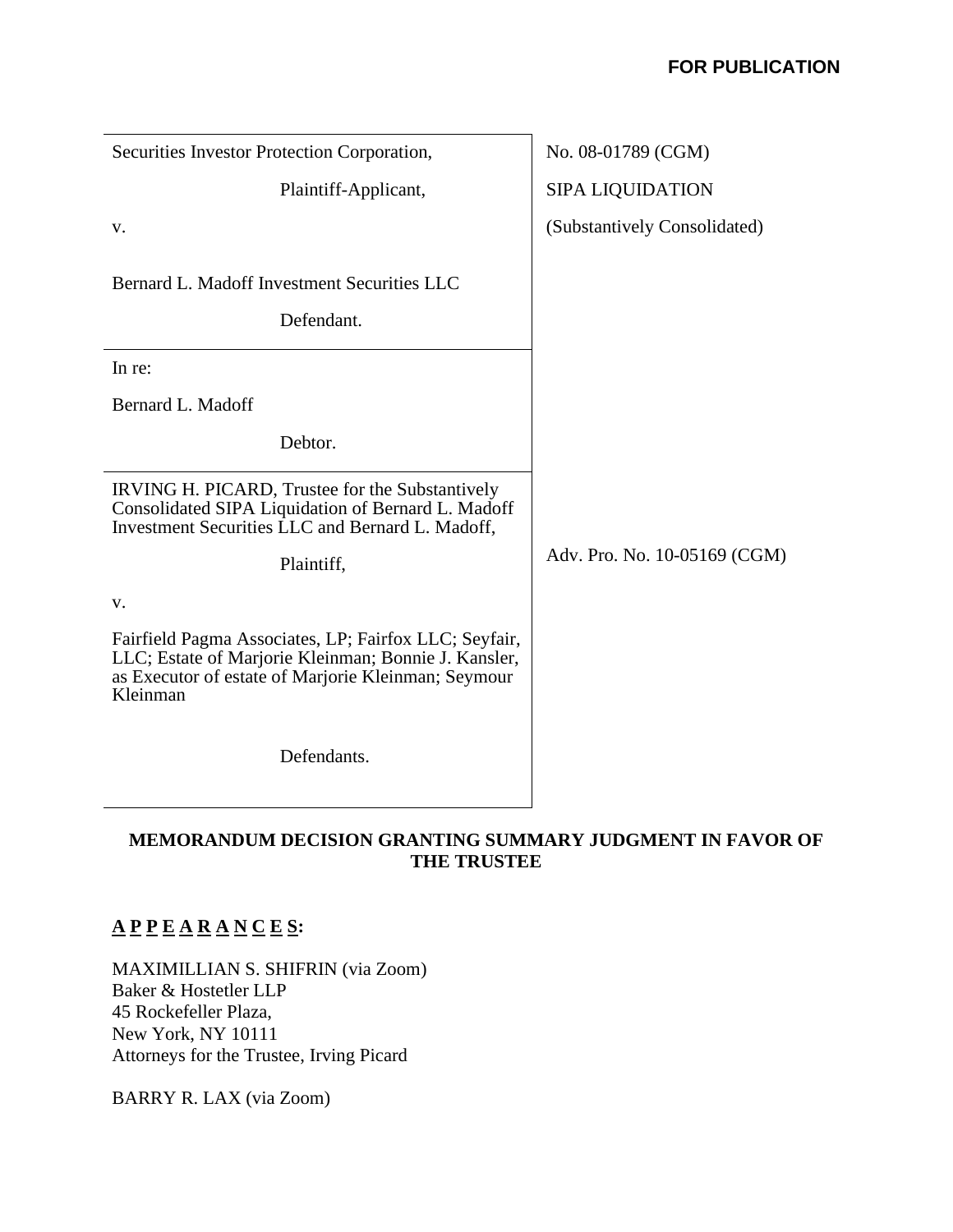Lax & Neville LLP 1412 Broadway Suite 1407 New York, NY 10018 Attorneys for the Defendants

# **CECELIA G. MORRIS UNITED STATES BANKRUPTCY JUDGE**

# **Jurisdiction**

This Court has subject matter jurisdiction pursuant to 28 U.S.C. §§ 1334(b) and 157(a), the District Court's Standing Order of Reference dated July 10, 1984, and the Amended Standing Order of Reference dated January 31, 2012. In addition, the District Court removed the SIPA liquidation to this Court pursuant to SIPA § 78eee(b)(4), (*see* Order, Civ. 08– 01789 (Bankr. S.D.N.Y. Dec. 15, 2008) ("Main Case"), at ¶ IX (ECF No. 1)), and this Court has jurisdiction under the latter provision. The Court has authority to enter a final order in these cases.<sup>1</sup> To the extent that it does not, the Court asks the District Court to construe this decision as proposed findings of fact and conclusions of law, pursuant to the Amended Standing Order of Reference dated January 31, 2012.

## **Background**

For background of these SIPA cases and the Bernard L. Madoff Investment Securities LLC ("BLMIS") Ponzi scheme, please refer to the findings of fact in *Picard v. Nelson* (*In re BLMIS*), 610 B.R. 197, 206–14 (Bankr. S.D.N.Y. 2019).

<sup>&</sup>lt;sup>1</sup> Defendants have implicitly consented to the entry of a final order by this Court by failing to raise the issue. *In re Bernard L. Madoff Inv. Sec. LLC*, No. 1:21-CV-02334-CM, 2022 WL 493734, at \*10 (S.D.N.Y. Feb. 17, 2022).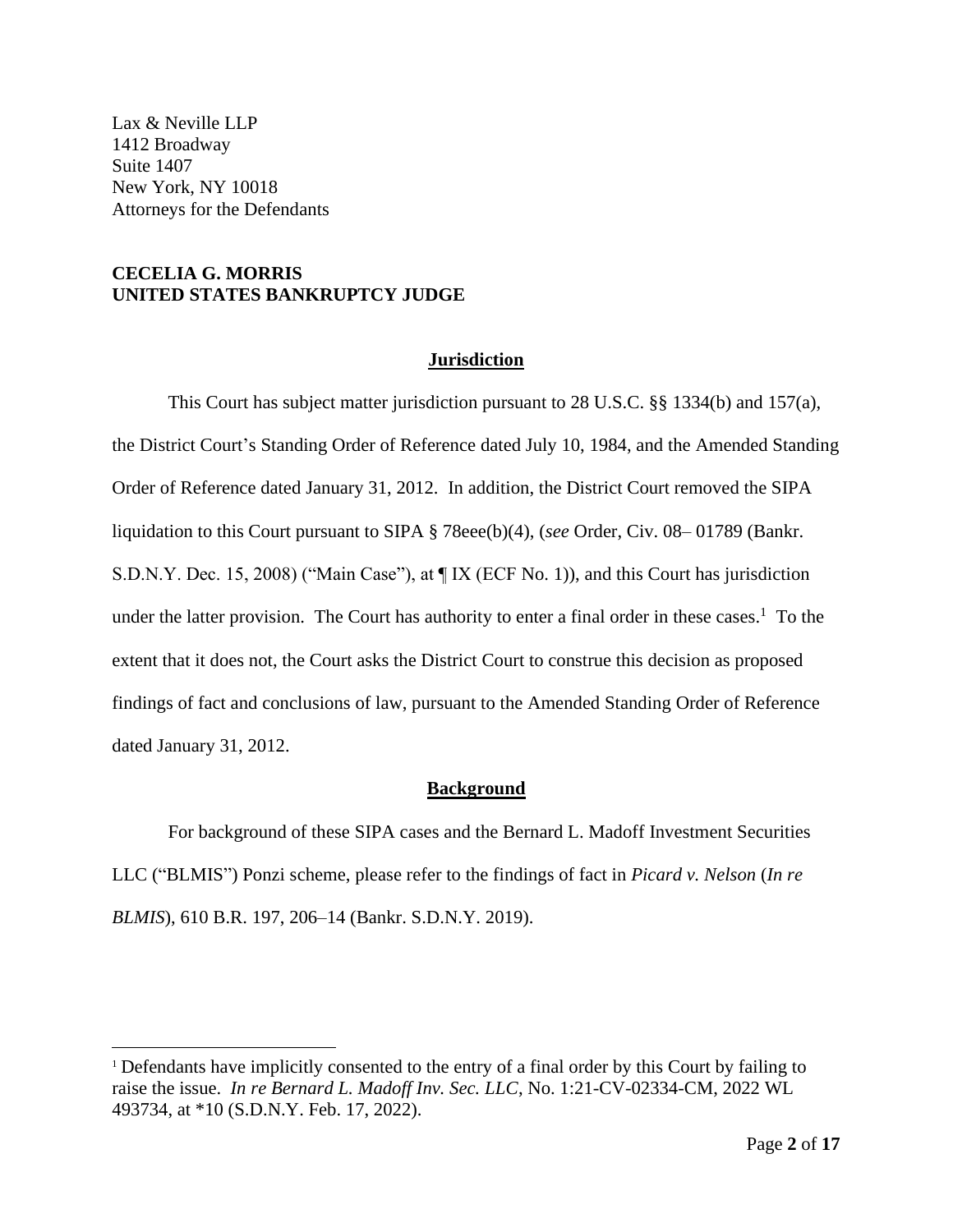## Undisputed Facts

Fairfield Pagma Associates ("Fairfield Pagma") was a New York limited partnership that opened an account with BLMIS on January 22, 1993. Trustee's Stmt. 1 128, ECF No. 96.<sup>2</sup> Marjorie Kleinman ("Marjorie") and Seymour Kleinman ("Seymour") were the initial general partners of Fairfield Pagma at the time of its formation. *Id.* ¶ 110. Defendant Seyfair, LLC ("Seyfair") and defendant Fairfox, LLC ("Fairfox") were limited liability companies formed on December 13, 2004. Def's Stmt. ¶ 2, ECF No. 111. Following the death of Marjorie, the Court signed a stipulation on April 7, 2015, ordering the substitution of Estate of Marjorie Kleinman a/k/a Marjorie Helene Kleinman and Bonnie Joyce Kansler ("Bonnie Kansler") as executor of Marjorie's Estate in place of Marjorie. ECF No.  $43<sup>3</sup>$  The Trustee has moved for summary judgment under count one of the complaint against Fairfield Pagma, Bonnie Kansler, Seymour, Seyfair, and Fairfox ("Defendants").<sup>4</sup>

Defendants do not dispute the Trustee's statement of material fact ("Statement of Material Fact") in paragraphs numbered 1–107 and 113–134. Def's Stmt. at 2, ECF No. 111. It is undisputed that BLMIS operated a Ponzi scheme, the plea allocutions of Bernie Madoff and other defendants are admitted, BLMIS records are admitted, the Trustee's experts' reports are admitted, and it is not disputed that BLMIS made the transfers at issue to Fairfield Pagma.

<sup>2</sup> Unless otherwise specified, references to this Court's electronic docket ("ECF") are to the docket of adversary proceeding, 10-05169-cgm.

<sup>&</sup>lt;sup>3</sup> An action for or against the estate must be made by or against the executor in his representative capacity. *Wilmington Tr., Nat'l Ass'n v. Estate of McClendon*, 287 F. Supp. 3d 353, 373 (S.D.N.Y. 2018) (cleaned up). In this case, the Trustee has sued Bonnie Kansler in her representative capacity as the executor of Marjorie's estate. Marjorie is no longer a named defendant.

<sup>4</sup> Count One alleges that each of the transfers made during the Two-Year Period "constitutes a fraudulent transfer avoidable by the [SIPA] Trustee pursuant to section 548(a)(1)(A) of the Bankruptcy Code and recoverable from Defendants pursuant to section 550(a) of the Bankruptcy Code and section 78fff-2(c)(3) of SIPA." Compl., ECF No. 1.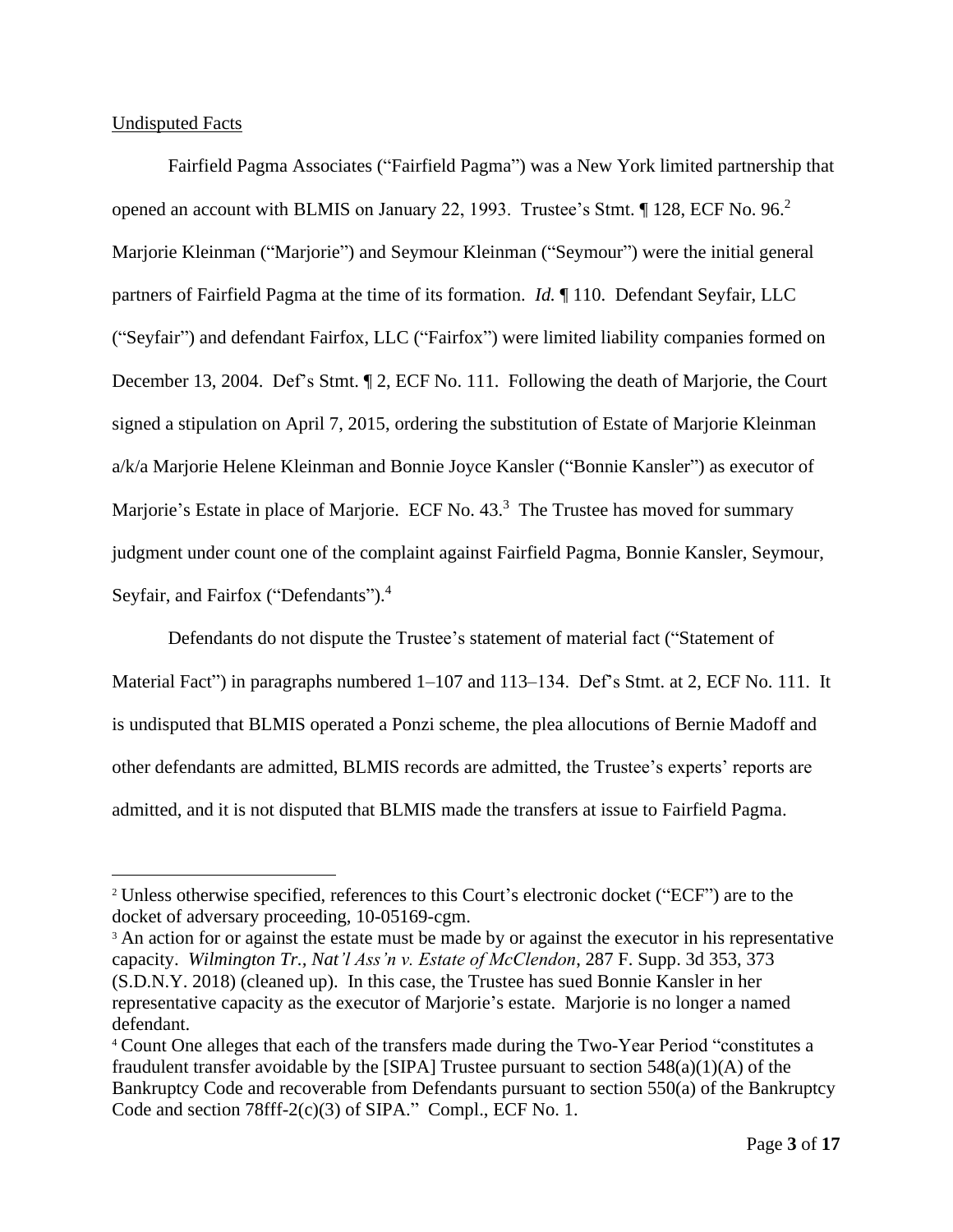Fairfield Pagma was a customer of BLMIS's investment advisory business ("IA Business") and held Account No. 1ZA994. Def's Stmt.  $\P$  111. It is undisputed that within the two-year period prior to December 11, 2008, Fairfield Pagma withdrew \$1,247,929 in fictitious profits. SIPA Trustee Stmt., ¶ 134, ECF No. 96. The issue this Court must resolve is whether Seymour and Marjorie<sup>5</sup> are liable as general partners for Fairfield Pagma's debts.

Fairfield Pagma dissolved following the collapse of BLMIS. Def's Stmt. ¶ 108. There is a dispute as to whether Seyfair and Fairfox replaced Seymour and Marjorie as general partners of Fairfield Pagma. *Id.* ¶ 3. This is the heart of Seymour and Marjorie's opposition. They argue that they ceased being general partners of Fairfield Pagma and that only Seyfair and Fairfox—as replacement general partners—should be liable for Fairfield Pagma's debts. The Defendants' opposition to summary judgment also states that Seymour died in 2015. Def's Opp'n. at 6, ECF No. 110. The Defendants argue that the motion for summary judgment should be denied against Seymour as no representative has been substituted in place of Seymour.

#### **Discussion**

Under Rule 56(a) of the Federal Rules of Civil Procedure, as applied by Rule 7056(c) of the Federal Rules of Bankruptcy Procedure: "The court shall grant summary judgment if the movant shows that there is no genuine dispute as to any material fact and the movant is entitled to judgment as a matter of law." The materiality of facts must be determined with reference to the governing substantive law. *Anderson v. Liberty Lobby, Inc.*, 477 U.S. 242, 248 (1986). "A fact is material only if it affects the result of the proceeding and a fact is in dispute only when the

<sup>&</sup>lt;sup>5</sup> The Court reemphasizes that in this adversary proceeding Marjorie was replaced by her executor, Bonnie Kansler. Because Kansler is also a witness in this case, for ease of readability, the Court will refer to Marjorie when discussing the liability of Marjorie's estate.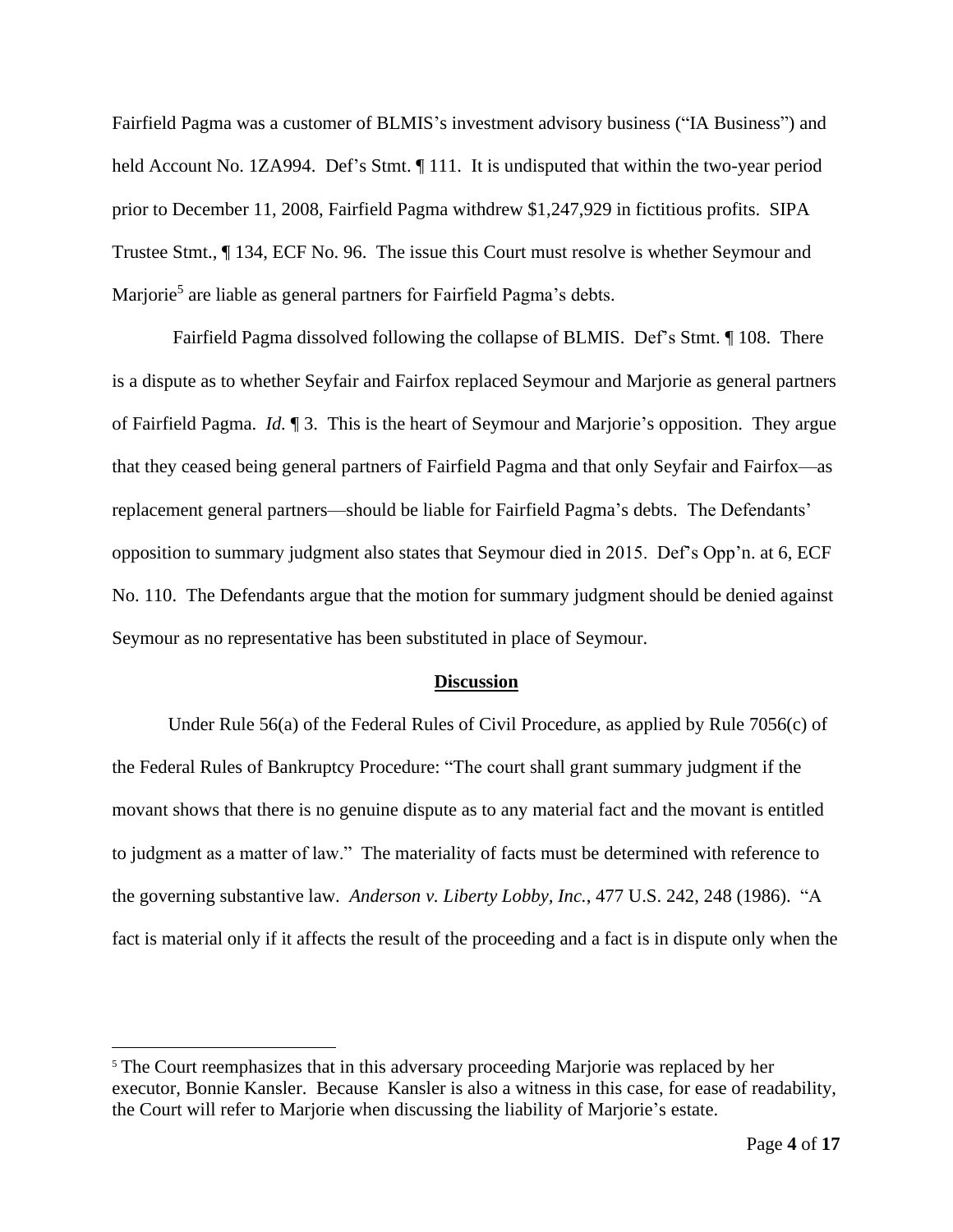opposing party submits evidence such that a trial would be required to resolve the differences." *In re CIS Corp.*, 214 B.R. 108, 118 (Bankr. S.D.N.Y. 1997).

A movant has the initial burden of establishing the absence of any genuine issue of material fact. *Celotex Corp. v. Catrett*, 477 U.S. 317, 322–23 (1986). A moving party may obtain summary judgment by showing that little or no evidence may be found in support of the nonmoving party's case. *Gallo v. Prudential Residential Servs. Ltd. P'ship*, 22 F.3d 1219, 1223– 24 (2d Cir. 1994). The nonmoving party "must do more than simply show that there is some metaphysical doubt as to material facts." *Repp v. Webber*, 132 F.3d 882, 889 (2d Cir. 1997). The nonmoving party should oppose the motion for summary judgment with evidence that is admissible at trial. *See* Fed. R. Civ. P. 56(e)(1); *Crawford v. Dep't of Investigation*, 324 F. App'x 139, 143 (2d Cir. 2009) (affirming award of summary judgment in favor of defendant, where plaintiff presented testimony from uncorroborated source, as well as "speculation, hearsay and other inadmissible rumor, and conclusory allegations").

At oral argument, counsel for Fairfield Pagma, Seyfair, and Fairfox consented to have summary judgment entered against them. Tr. at 12:8–13, ECF No. 135. The Court will briefly examine Fairfield Pagma's liability as it relates to Seymour and Marjorie's liability.

I. The Trustee Satisfies 11 U.S.C.  $\S$  548(a)(1)(A)

The Trustee seeks to avoid and recover transfers of fictitious profits to Fairfield Pagma under 11 U.S.C. §  $548(a)(1)(A)$ . The elements of this claim are: (i) a transfer of an interest of the debtor in property (ii) made within two years of the petition date (iii) with "actual intent to hinder, delay, or defraud" a creditor. *Adelphia Recovery Tr. v. Bank of Am., N.A.*, 2011 WL 141967, at \*2 (S.D.N.Y. Apr. 7, 2011), *aff'd* 748 F.3d 110 (2d Cir. 2014). SIPA § 78fff-2(c)(3) allows the SIPA Trustee to "invoke the fraudulent transfer provisions in the Bankruptcy Code to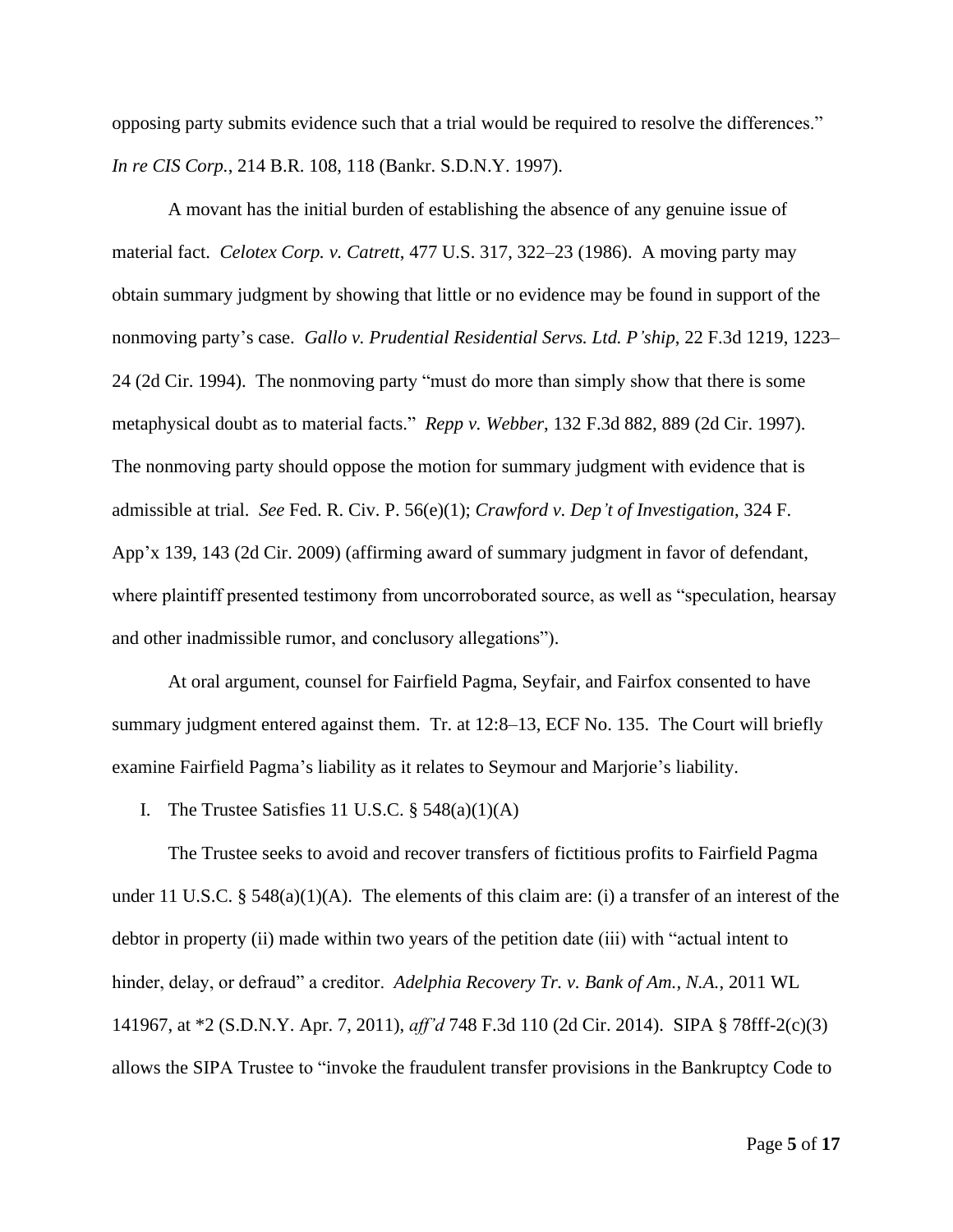recover customer property." *Picard v. Gettinger* (*In re BLMIS*), 976 F.3d 184, 199 (2d Cir. 2020).

# i. Transfer of an Interest of the Debtor in Property

The Trustee must prove that the property he is seeking to recover was "customer property" prior to the transfer. All monies transferred from the 509 Account or the 703 Account<sup>6</sup> are "customer property" for purposes of these SIPA cases. *Picard v. BAM, L.P.* (*In re BLMIS*), 624 B.R. 55, 61 (Bankr. S.D.N.Y. 2020) ("When the Defendants invested their money into the IA Business, the deposits were placed into the Bank Accounts and commingled with all of the Ponzi scheme victims' deposits. The funds held in the Bank Accounts were meant to be invested legitimately through BLMIS but never were. Thus, they were 'customer property.'"); *see also Picard v. Nelson, (In re BLMIS)*, 610 B.R. 197, 233 (Bankr. S.D.N.Y. 2019) ("All of the transfers were made from the 509 Account held by BLMIS and consisted entirely of fictitious profits. Under SIPA, the customer deposits are deemed to have been BLMIS's property for the purposes of these adversary proceedings.").

In this case, it is undisputed that the Trustee seeks to recover customer property. Def's Opp'n at 1, ECF No. 110. "Fairfield Pagma received the transfers the Trustee is seeking to avoid and recover between March 2007 and July 2008." *Id.*; Def's Counter Stmt. at 2, ECF No. 111 ("Defendants do not dispute the Trustee's Statements of Material Fact Nos. 1–107 and 113– 134.").

<sup>6</sup> BLMIS primarily used three bank accounts for the IA Business: JP Morgan Chase Bank, N.A. ("Chase") account #xxxxx1703 (the "703 Account"); Chase account #xxxxxxxxx1509 (the "509 Account"); and the Bankers Trust account #xx-xx0-599 (the "599 Account" or the "BT Account").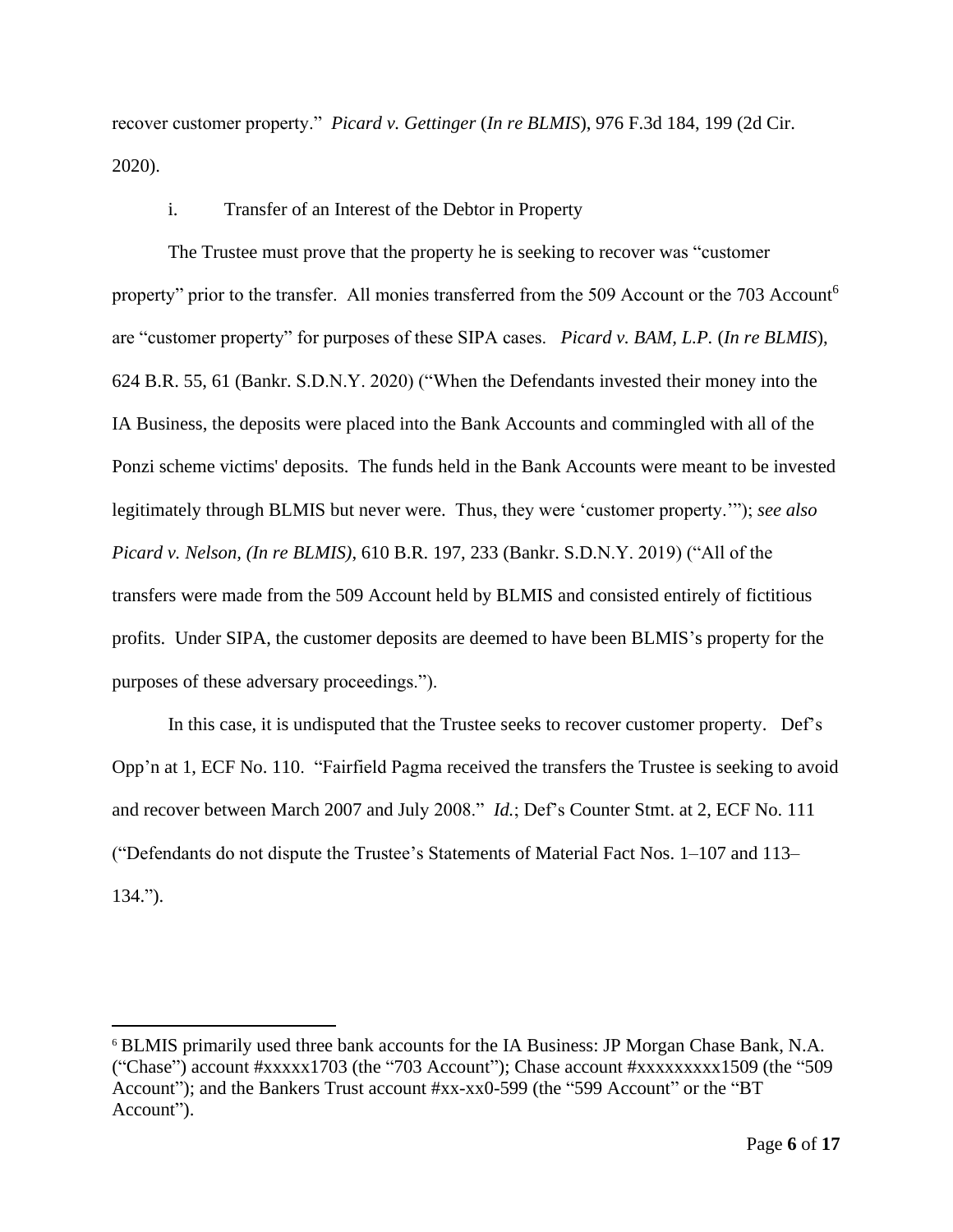### ii. Made Within Two Years of the Petition Date

The Trustee seeks to recover the fictitious profits that BLMIS transferred to Defendant within the two-year period between December 11, 2006 and December 11, 2008. The Trustee's expert, Michael Greenblatt, has provided evidence that shows that the Fairfield Pagma account consisted of \$3,499,668 in principal and an additional \$1,247,929 of fictitious profits. Trustee's Stmt. ¶¶ 131–134; Def's Counter Stmt. at 2, ECF No. 104 ("Defendants do not dispute the Trustee's Statements of Material Fact Nos. 1–107 and 113–134.").

iii. Actual Intent to Hinder, Delay, or Defraud

Intent to defraud is established as BLMIS operated a Ponzi scheme. *Picard v. Cohen*, Adv. Pro. No. 10-04311 (SMB), 2016 WL 1695296, at \*5 (Bankr. S.D.N.Y. Apr. 25, 2016) (citing *SIPC v. BLMIS* (*In re BLMIS*), 531 B.R. 439, 471 (Bankr. S.D.N.Y. 2015)) ("[T]he Trustee is entitled to rely on the Ponzi scheme presumption pursuant to which all transfers are deemed to have been made with actual fraudulent intent."); *Picard v. Cohmad Sec. Corp*., 454 B.R. 317, 330 (Bankr. S.D.N.Y. 2011) ("[T]he fraudulent intent on the part of the debtor/transferor . . . is established as a matter of law by virtue of the 'Ponzi scheme presumption' . . . ."). That BLMIS operated as a Ponzi scheme is well-established, and the Court relies on earlier findings of same and holds that the Trustee has met its burden of proof for summary judgment on this issue. *See Picard v. Legacy Capital Ltd.*, 603 B.R. 682, 688–93 (Bankr. S.D.N.Y. 2019) (discussing in detail that BLMIS was a Ponzi scheme and why the Trustee is permitted to rely on the Ponzi scheme presumption to prove intent as a matter of law); *see also Bear Stearns Secs. Corp. v. Gredd* (*In re Manhattan Inv. Fund Ltd.*), 397 B.R. 1, 11 (S.D.N.Y. 2007) ("[T]he Ponzi scheme presumption remains the law of this Circuit.").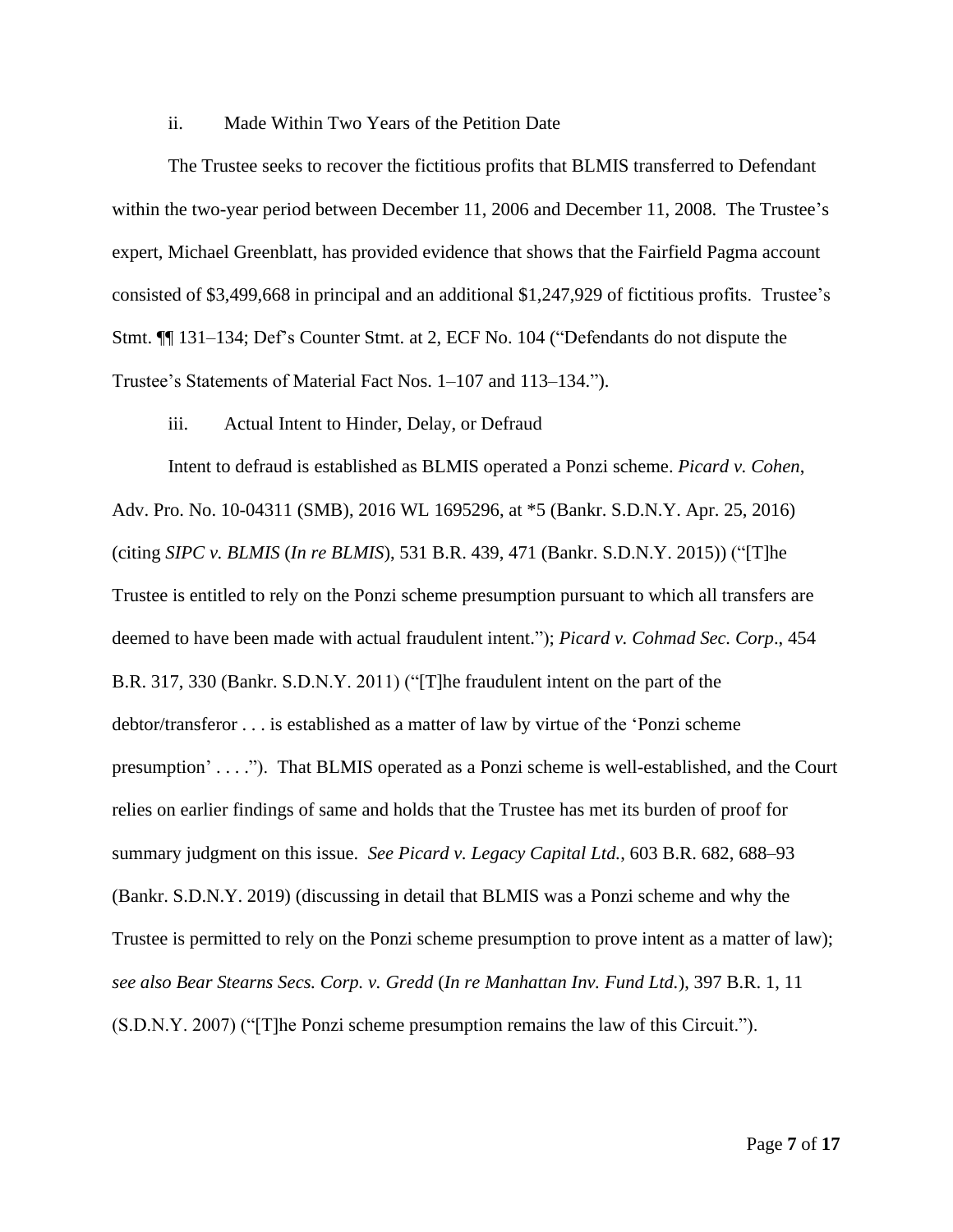The Trustee has met his burden on every element of his prima facie case. Fairfield Pagma did not rebut any of the SIPA Trustee's experts' opinions, and the unrebutted reports are admissible. There is no genuine dispute regarding BLMIS's (i) interest in the transferred funds; (ii) payment of fictitious profits within the two-year period to or for the benefit of Fairfield Pagma; and (iii) actual intent to hinder, delay, or defraud its creditors. As Fairfield Pagma's liability has been determined, the only issue that remains is whether Seymour and Marjorie are liable as general partners for Fairfield Pagma's debts. For the reasons stated below, the Court holds that Seymour and Marjorie are liable for Fairfield Pagma's debts under New York Partnership law and that their defenses fail.

II. Seymour and Marjorie are Liable for Fairfield Pagma's Debts

The Trustee argues that Seymour and Marjorie, as general partners of Fairfield Pagma, are liable for Fairfield Pagma's debts. Mot. Summ. J. 37, ECF No. 95; *Picard v. Jaba Associates L.P* (*In re BLMIS*), No. 120 CV. 3836, 2021 WL 1112342, at \*7 (S.D.N.Y. Mar. 24, 2021) (holding that general partners are jointly liable for the obligations of the limited partnership); N.Y. P'ship L. § 26(a). Seymour and Marjorie argue that they cannot be liable for the transfers made between 2006 and 2008 because they withdrew their capital from Fairfield Pagma in 2005. Seymour and Marjorie argue that in 2005, Fairfox and Seyfair replaced them as general partners of Fairfield Pagma. Thus, they argue that during the relevant transfer period, they were not general partners of Fairfield Pagma and cannot be liable for its debts.

The Trustee contends that Seymour and Marjorie fail to provide any evidence that shows they ceased being general partners of Fairfield Pagma. The Trustee also argues that the recently submitted evidence provided by the Defendants in their Opposition to Summary Judgment should be precluded. The Trustee states that the witnesses and documents were never disclosed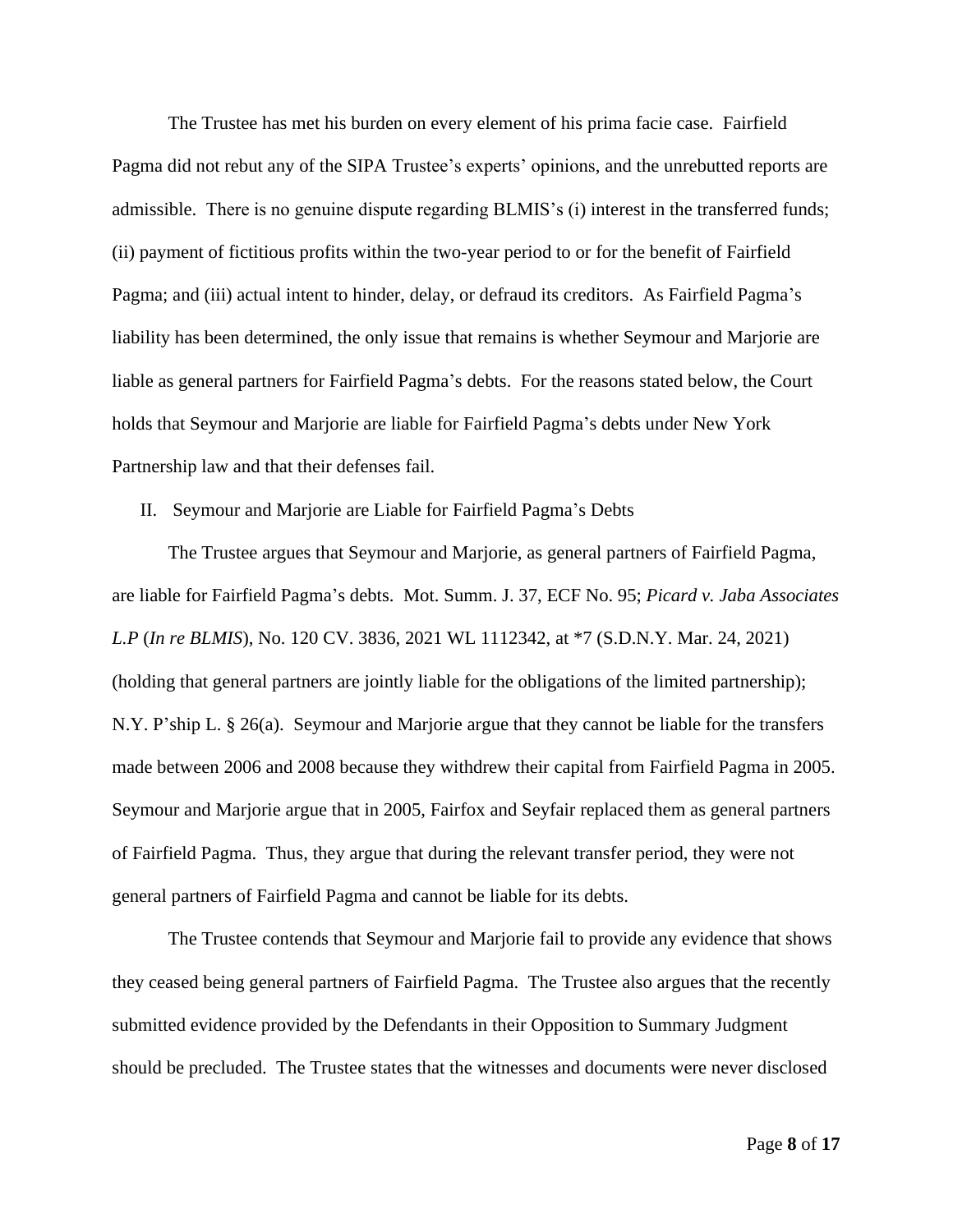nor produced in response to the Trustee's discovery requests. *See* Federal Rule of Civil Procedure 37(c) ("If a party fails to provide information or identify a witness as required by Rule 26(a) or (e), the party is not allowed to use that information or witness to supply evidence on a motion, at a hearing, or at trial, unless the failure was substantially justified or is harmless."); *Elliot v. Google, Inc.*, 860 F.3d 1151 (9th Cir. 2017) (precluding new evidence offered at summary judgment as it was not disclosed during discovery and proponent of the evidence did not show that the delay was substantially justified or harmless); *Gibbs v. City of New York*, 87 F. Supp. 3d 482 (S.D.N.Y. 2015) (refusing to consider a statement from a witness when ruling on summary judgment because the witness had not been identified during discovery).

In opposition to summary judgment, the Defendants provide declarations from Adam Kansler (Adam Decl., ECF No. 112), Bonnie (Bonnie Decl., ECF No. 113), and Ronni Leo (Ronni Decl., ECF No. 115).

## Adam Kansler

Adam Kansler ("Adam") is the son of Bonnie Kansler and a former partner at the law firm of Proskauer Rose, LLP. Adam Decl., ¶ 2, ECF No. 112. In 2003, Adam allegedly reviewed the limited partnership agreement of Fairfield Pagma and drafted the Articles of Organization and operating agreements for Seyfair and Fairfox. *Id.* at ¶ 4–5. Attached to Adam's Declaration are:

- 1) Fairfox LLC's Articles of Organization;
- 2) Seyfair LLC's Articles of Organization;
- 3) FoxFair<sup>7</sup> LLC's Amended Articles of Organization; and
- 4) Seyfair LLC's Amended Articles of Organization.

<sup>7</sup> It is unclear why Fairfox LLC's name changed to FoxFair LLC in the Amended Articles of Organization.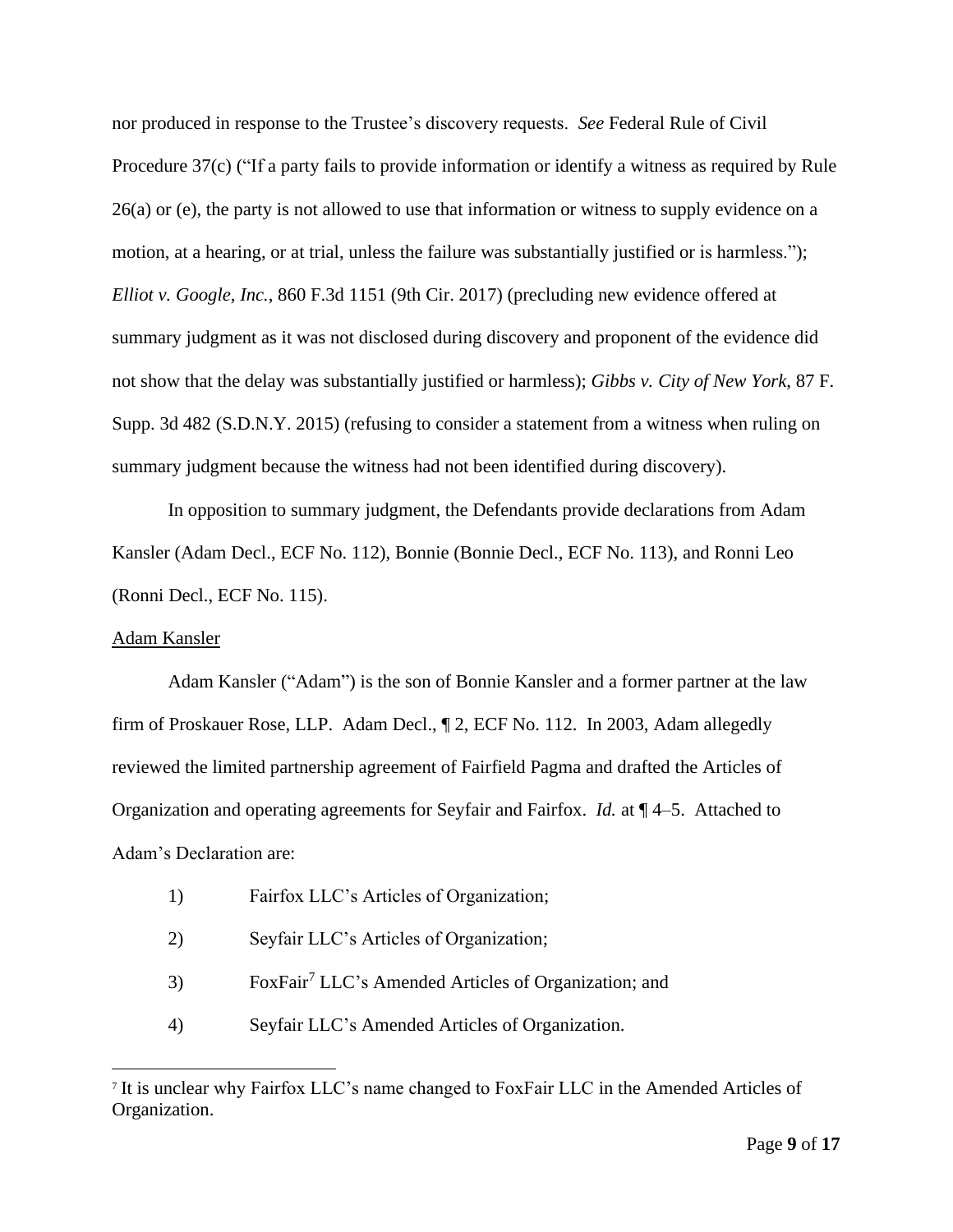Adam Decl., ECF No. 112. Adam's Declaration and exhibits are offered to show that Seyfair and Fairfox became general partners of Fairfield Pagma in place of Seymour and Marjorie. The Trustee states that Adam was not identified in Defendants' initial disclosures and that Defendants never supplemented these disclosures or otherwise disclosed Adam as a potential witness. Trustee's Reply at 6, ECF No. 116; Maximillian Shifrin Decl., ECF No. 118. The Trustee has provided this Court with the Defendants' initial disclosures. Shifrin Decl., Ex. 3, ECF No. 118. The only individual named as having discoverable information was Bonnie Kansler. *Id.* Adam is not listed. *Id.* The exhibits included with Adam's Declaration were also not provided to the Trustee and were not listed in the Defendants' initial disclosures. Trustee's Reply at 6, ECF No. 116; Maximillian Shifrin Decl., ECF No. 118. The Trustee argues that Adam's Declaration and exhibits should be precluded.

The Defendants argue that the Trustee never served Seymour, Fairfox, or Seyfair with any discovery requests and "they remain perfectly free to introduce evidence on this Motion and at Trial." Def's Opp'n at 15, ECF No. 110. The Court disagrees. That is not how the Federal Rules of Civil Procedure operate. Rule 26(a) of the Federal Rules of Civil Procedure, which is made applicable in adversary proceedings by Federal Rule of Bankruptcy Procedure 7027, requires a party to affirmatively provide initial disclosures. 10 Collier on Bankruptcy § 7026.02 (16th 2021). Federal Rule of Civil Procedure  $26(a)(1)(A)(i)$  requires:

(i) the name and, if known, the address and telephone number of each individual likely to have discoverable information--along with the subjects of that information--that the disclosing party may use to support its claims or defenses, unless the use would be solely for impeachment

Fed. R. Civ. P. 26. The Defendants each had a duty to provide initial disclosures detailing any individuals likely to have discoverable information. Failure to disclose under Rule 26(a) may lead to preclusion of any new information or witnesses. *See* Fed. R. Civ. P. 37(c)(1). When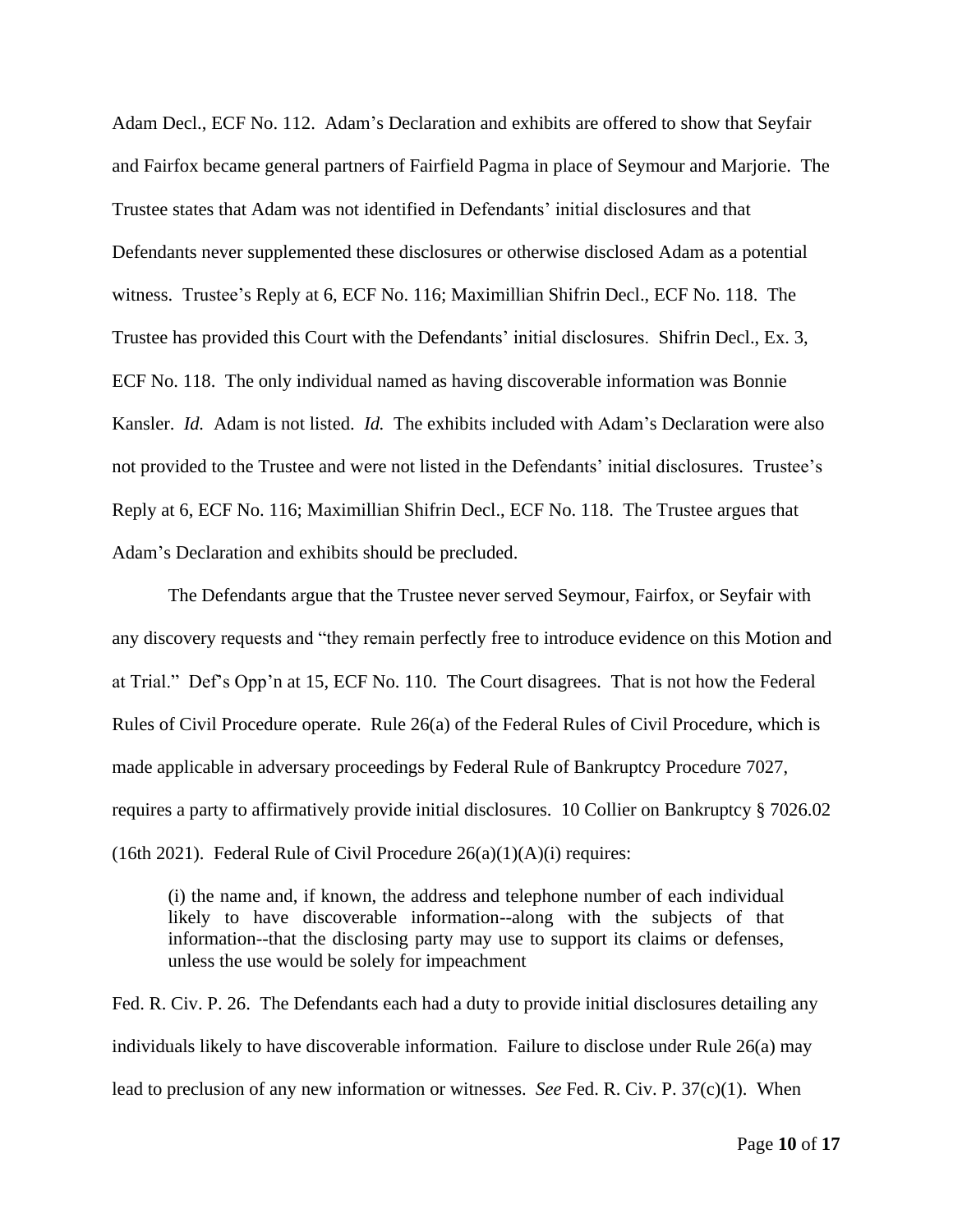precluding evidence, the Court should consider "the party's explanation for the failure to comply with the [disclosure requirement]; (2) importance of the  $\dots$  precluded [evidence]; (3) the prejudice suffered by the opposing party as a result of having to prepare to meet the new [evidence] and (4) possibility of continuance." *Gym Door Repairs, Inc. v. Young Equip. Sales, Inc.*, 331 F. Supp. 3d 221, 237 (S.D.N.Y. 2018) (quoting *Design Strategy, Inc. v. Davis*, 469 F.3d 284, 297 (2d Cir. 2006)).

Defendants have not shown that their failure to disclose Adam was substantially justified or harmless. *See* Fed. R. Civ. P. 37(c) ("If a party fails to provide information or identify a witness as required by Rule 26(a) or (e), the party is not allowed to use that information or witness to supply evidence on a motion, at a hearing, or at trial, unless the failure was substantially justified or is harmless."). Adam is a key family witness who should have been disclosed to the Trustee along with the relevant documents in his possession. The documents were at the Defendants' fingertips from the inception of this case. The Court will preclude the declarations provided by Adam and strike the exhibits provided in his declaration.

### Ronni Leo

Ronni Leo is the son of defendant Seymour and a certified public accountant who prepared the tax returns of Fairfield Pagma from 2003–2005. Ronni Decl., ¶ 2–3. Attached to Ronni Leo's Declaration, are the Schedule K-1s of Fairfield Pagma from tax year 2005. The Schedule K-1s are offered to show that Seymour and Marjorie each withdrew their capital investments in Fairfield Pagma and ceased to be general partners. Ronni Decl., ¶ 7, ECF No. 115. The Schedule K-1s attached to Ronni Leo's Declaration were never disclosed to the Trustee. Trustee's Reply at 13, ECF No. 116.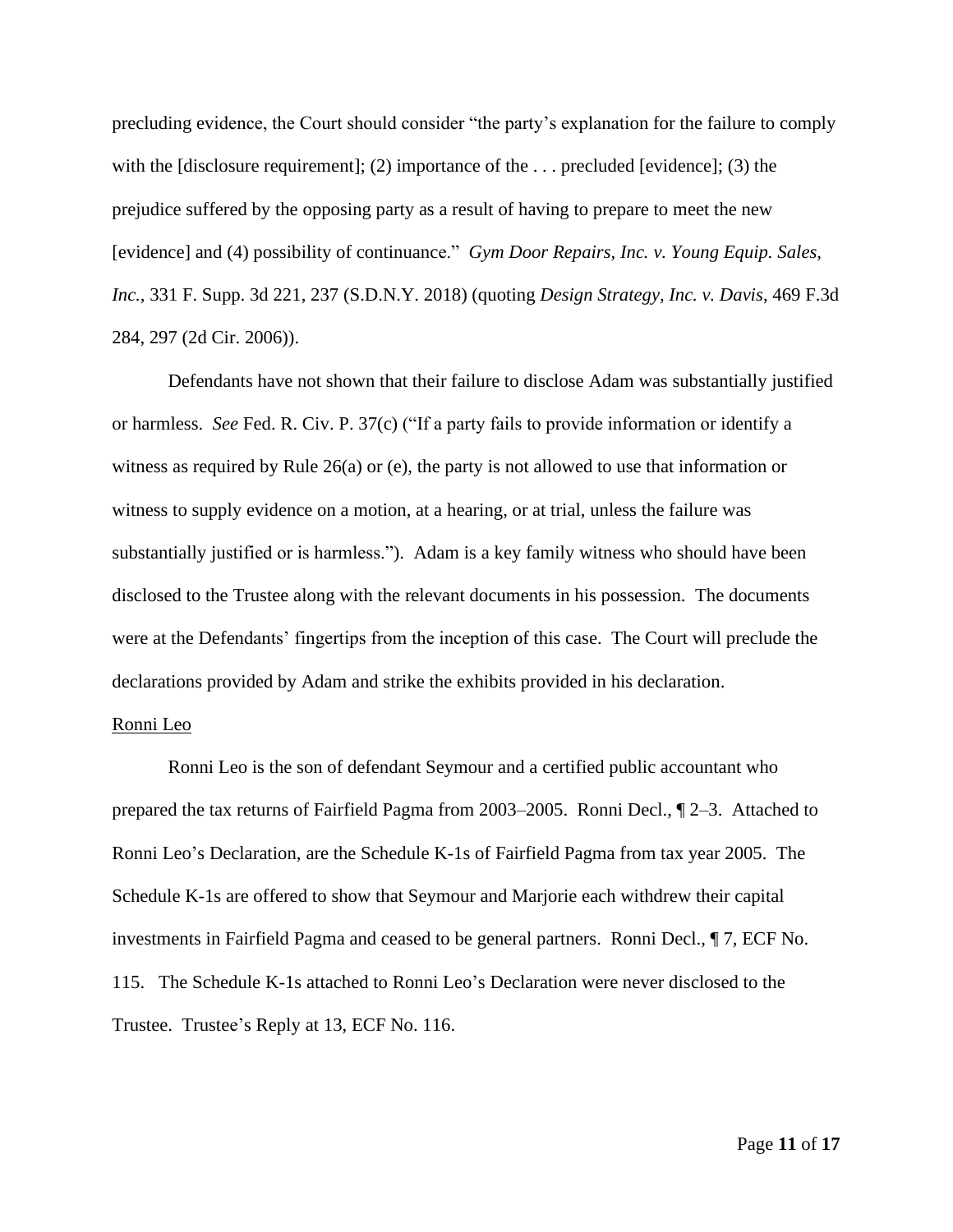At oral argument, the Defendants stated that the Trustee's own initial disclosures identified Ronni Leo. Thus, the Defendants argue that there is no unfair surprise to the Trustee as he was already aware of Ronni Leo. The Court has reviewed the Trustee's initial disclosures and Ronni is listed as potential witness with discoverable information. As Ronni Leo was a witness known to the Trustee, the Court believes that the Defendants' failure to disclose him is harmless and preclusion inappropriate. For purposes of summary judgment, the Court has also considered the Schedule K-1s attached to Ronni Leo's Declaration.

#### Bonnie Kansler<sup>8</sup>

Bonnie Kansler is a named defendant in this case as the executor of her mother Marjorie's estate. Bonnie Decl. ¶ 1, ECF No. 113. Bonnie Kansler is a certified public accountant who prepared the tax returns of Fairfield Pagma from tax years 2007 to 2008. *Id.* at ¶ 2. Attached to Bonnie Kansler's Declaration are Fairfield Pagma's tax returns from 2007 to 2008 and Schedule K-1s for Seyfair and Fairfox from 2007 to 2008. Bonnie Decl., Ex. A, ECF No 113. The Court agrees with the Trustee that Fairfield Pagma's tax returns do not show that Seymour and Marjorie ceased to be general partners of Fairfield Pagma. The Schedule K-1s are also not helpful. They only show that Seyfair and Fairfox were general partners of Fairfield Pagma during the two-year transfer period. Trustee's Reply at 14, ECF No. 116. They do not show that Seymour and Marjorie ceased being general partners.

In support of his Motion, the Trustee provides the BLMIS partnership account agreement ("Partnership Agreement")with Fairfield Pagma. Cremona Decl., Ex. 16, ECF No 97. The Partnership Agreement lists Seymour and Marjorie as the general partners of Fairfield Pagma. *Id.* By signing the agreement, each general partner "confirm[ed] that such person has unlimited

<sup>8</sup> For purposes of this motion, the Court has considered all documents provided by Bonnie Kansler.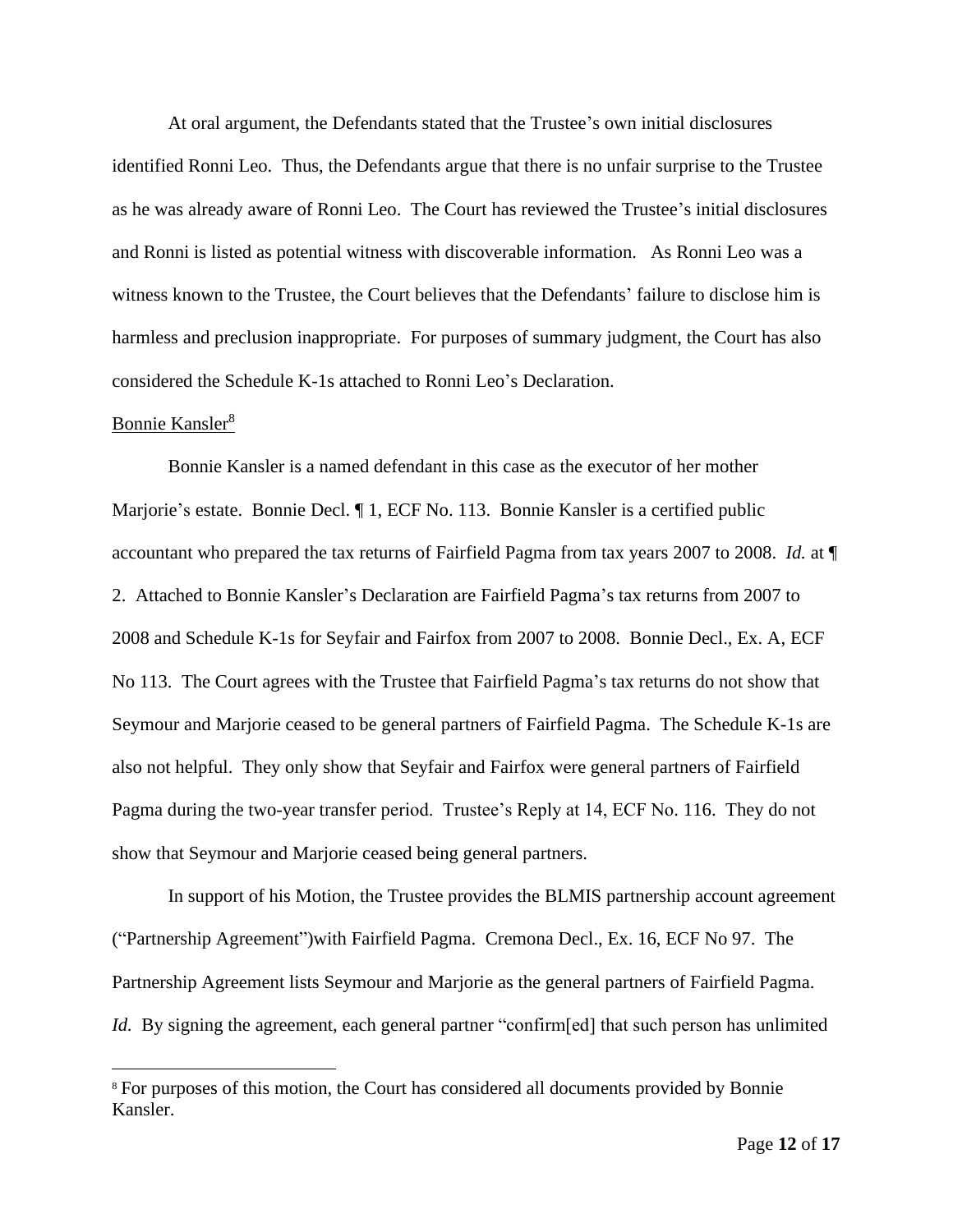liability for the obligations of the Partnership and each and every General Partner shall have authority on behalf of the Partnership to establish and maintain one or more accounts with Bernard L. Madoff Investment Securities." *Id.* The Partnership Agreement states that it will remain in effect until BLMIS receives written notice. *Id.* 

None of the parties have provided the Court with letters sent to BLMIS reflecting a change in the general partners, and the evidence shows otherwise. The Trustee has provided a letter from Seymour that states the following:

May 27, 2008 Bernard L. Madoff Investment Securities 885 Third Avenue New York, NY, 10022 RE: A/C 1-AZ9943-0 Dear Sirs:

We would like to withdraw the sum of Fifty Thousand Dollars (\$50,000).

Sincerely, Signed, Seymour Kleinman

Collura Decl., Ex. 8, ECF No. 98. Thus, it appears that Seymour continued to hold himself out as a general partner of Fairfield Pagma well into 2008. The letter does not detail that Seymour was acting on behalf of Seyfair or Fairfox.

i. The New Evidence Does Not Create a Genuine Issue of Material Fact.

Even if this Court were to accept Adam's declaration and accompanying documents, they do not create a genuine issue of material fact. The articles of organization of Seyfair and Fairfox provided by Adam do not show that Marjorie and Seymour ceased being general partners of Fairfield Pagma. The same holds true for the Schedule K-1s of Fairfield Pagma provided by Ronni Leo. Only a written notice to other partners shows an effective withdrawal. *See* N.Y. P'ship Law § 121–602 ("A general partner may withdraw from a limited partnership at any time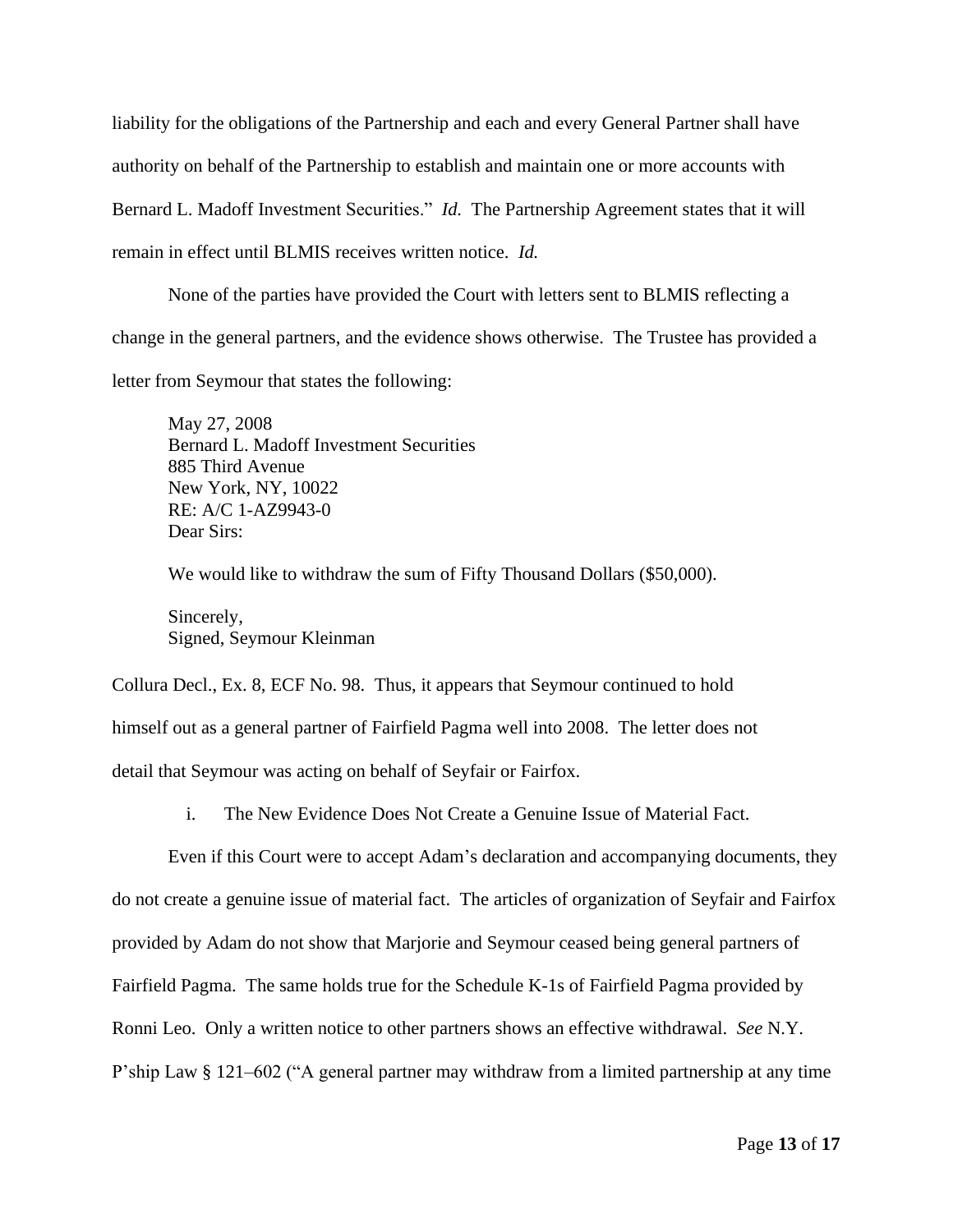by giving written notice to the other partners."). Defendants have not provided the written notice required under New York Partnership law. Rather, the Court has been presented with previously undisclosed documents purporting to show Marjorie and Seymour's withdrawal as general partners from Fairfield Pagma. As the Trustee noted in his reply, the undated and unsigned LCC agreements of Seyfair and Fairfox do not show the structure of the Fairfield Pagma partnership. These unsigned and undated documents do no more than raise "some metaphysical doubt" as to whether Seymour and Marjorie were general partners during the relevant time. *Brown v. Eli Lilly & Co.*, 654 F.3d 347, 358 (2d Cir. 2011) (explaining that the opposing party "must do more than simply show that there is some metaphysical doubt as to the material facts"). The lack of a written notice detailing Seymour and Marjorie's withdrawal from the limited partnership dooms their case.

#### ii. The Estate of Marjorie is Not a Proper Party

The Court, *sua sponte*, must address an important issue. The Estate of Marjorie was improperly substituted as a defendant in this case. Under Rule 17(b)(3) of the Federal Rules of Civil Procedure, the law of the state where the court is located governs whether the Estate of Marjorie can be sued. Under New York law, "[a]n estate is not a legal entity and any action for or against the estate must be by or against the executor or administrator in his or her representative capacity." *Wilmington Tr., Nat'l Ass'n v. Estate of McClendon*, 287 F. Supp. 3d 353, 373 (S.D.N.Y. 2018) (dismissing all claims against the estate). The Court dismisses the Estate of Marjorie as a defendant. Bonnie, as the executor of the Estate of Marjorie, is the proper defendant.

iii. Seymour Kleinman Will Not be Dismissed at This Time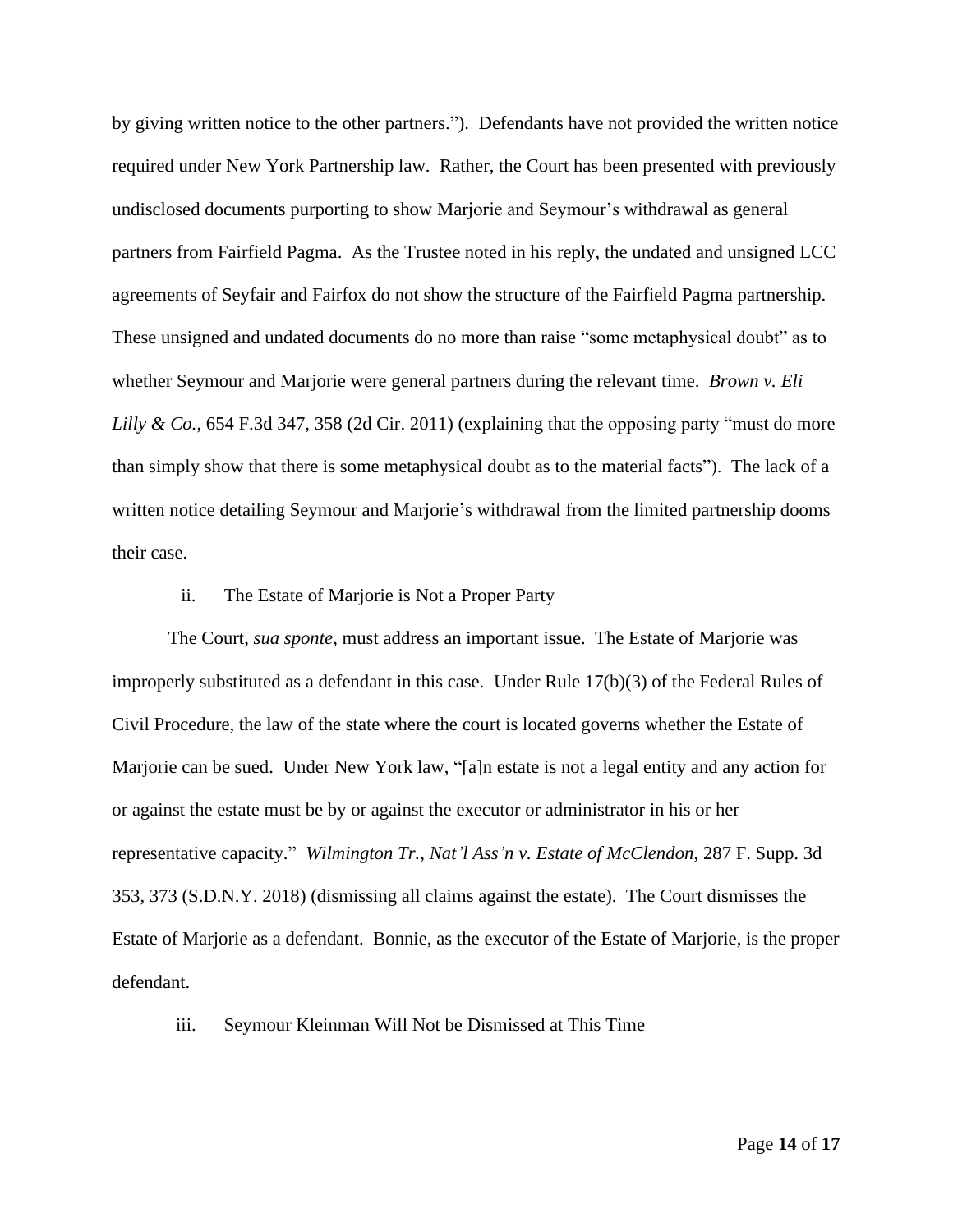The Defendants argue that the Trustee's motion for summary judgment should be denied as to Seymour, who allegedly died in 2015. The Defendants state that they notified the Trustee and that the Trustee did not amend the complaint within ninety days of this notice. The Trustee counters that the Defendants failed to formally notify him of Seymour's death by filing a suggestion of death on the docket and serving it on him.

Rule 25(a)(1) of the Federal Rules of Civil procedure provides:

If a party dies . . . the court may order substitution of the proper party. A motion for substitution may be made by any party or by the decedent's successor or representative. If the motion is not made within 90 days after service of a statement noting the death, the action by or against the decedent must be dismissed.

Defendants have not filed a formal suggestion of death on the record, and the ninety-day

window has not been triggered. *Picard v. Miller* (*In re BLMIS*), 634 B.R. 39, 48–49 (Bankr.

S.D.N.Y. 2021) (requiring a formal suggestion of death upon the record to trigger the 90-day

substitution period). The Court declines to dismiss Seymour at this time.

iv. Prejudgment Interest is Warranted.

The Trustee has requested prejudgment interest from December 11, 2008 through the date of the entry of judgment at the rate of 4%. This Court has considered this issue on multiple occasions. *See, e.g.*, *Picard v. BAM L.P.* (*In re BLMIS*), 624 B.R. 55, 62–66 (Bankr. S.D.N.Y. 2020).

To determine whether prejudgment interest should be awarded, the Court must consider "(i) the need to fully compensate the wronged party for actual damages suffered,

(ii) considerations of fairness and the relative equities of the award, (iii) the remedial purpose of the statute involved, and/or (iv) such other general principles as are deemed relevant by the court." *Wickham Contracting Co. v. Local Union No. 3, Int'l Brotherhood of Elec. Workers,*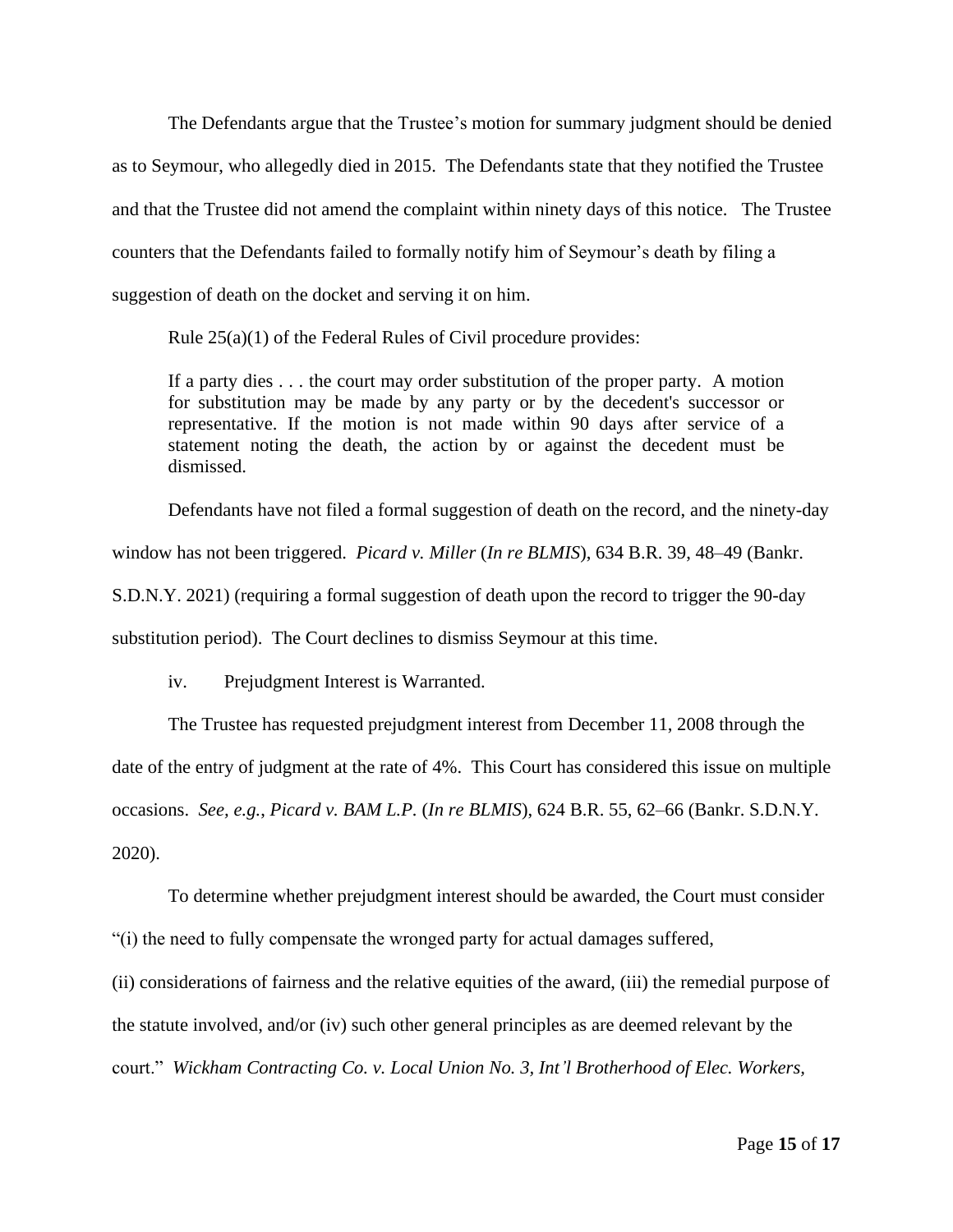*AFL-CIO*, 955 F.2d 831, 834 (2d Cir. 1992). The purpose of prejudgment interest is to make the Plaintiff whole rather than to punish Defendants or to provide Plaintiff with a windfall. *Jones v. UNUM Life Ins. Co. of Am.*, 223 F.3d 130, 139 (2d Cir. 2000) (citations and quotations omitted). "Courts in the Second Circuit and in this district have recognized that the award of prejudgment interest is discretionary, and absent a sound reason to deny prejudgment interest, such interest should be awarded." *McHale v. Boulder Capital LLC* (*In re 1031 Tax Grp., LLC*), 439 B.R. 84, 87 (Bankr. S.D.N.Y. 2010) (citations omitted). "The court must, however, explain and articulate its reasons for any decision regarding prejudgment interest." *Henry v. Champlain Enter., Inc.*, 445 F.3d 610, 623 (2d Cir. 2006).

Prejudgment interest is "normally" awarded in avoided transfer cases "to compensate for the value over time of the amount recovered." *Geltzer v. Artists Mktg. Corp.* (*In re Cassandra Grp.*), 338 B.R. 583, 599 (S.D.N.Y. 2006) ("To fully and fairly compensate Cassandra's creditors for their loss—not only of \$300,000 that was fraudulently conveyed to the Defendants, but of the use of that money since the date of the demand—the Trustee should be permitted to recover prejudgment interest."); *see also Messer v. McGee* (*In re FKF 3, LLC*), 2018 WL 5292131, at \*13 (S.D.N.Y. Oct. 24, 2018) (awarding prejudgment interest to compensate for "loss of interest, the diminished value of the damages award due to the passage of time, and Plaintiff's lost opportunity to make use of the lost funds").

Prejudgment interest is warranted in this case. The Trustee is charged with collecting fictious profits from net winners so that net losers in BLMIS's Ponzi scheme can be adequately compensated for their losses. He has spent approximately ten years prosecuting this case and cannot be made whole without an award of prejudgment interest. Prejudgment interest is awarded at 4% from the SIPA filing date.